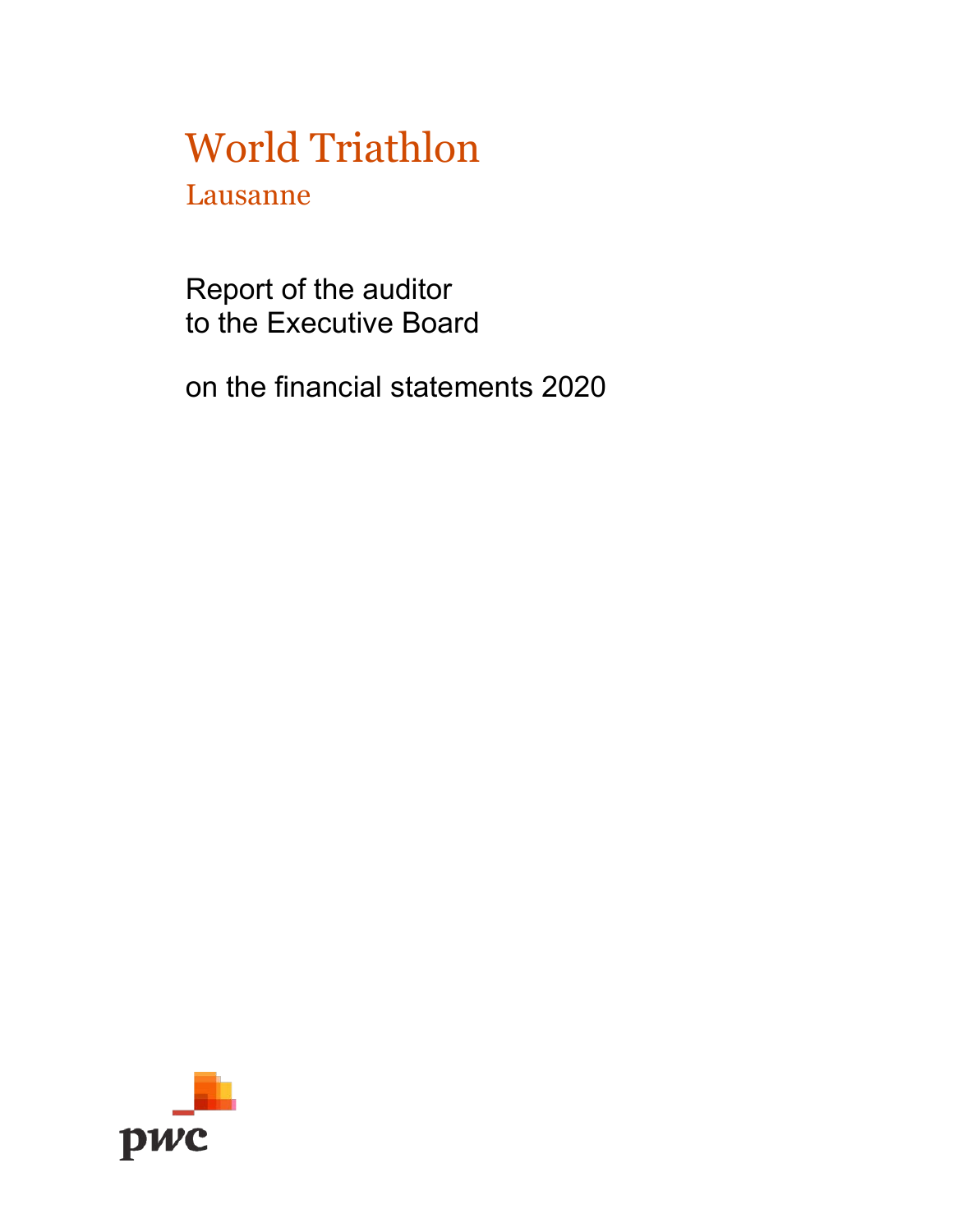## Report of the auditor

to the Executive Board of World Triathlon

#### Lausanne

On your instructions, we have audited the financial statements of World Triathlon, which comprise the balance sheet, profit and loss statement, cash flow statement and notes, for the year ended 31 December 2020.

#### **Executive Board's responsibility**

The Executive Board is responsible for the preparation of the financial statements in accordance with the requirements of Swiss law. This responsibility includes designing, implementing and maintaining an internal control system relevant to the preparation of financial statements that are free from material misstatement, whether due to fraud or error. The Executive Board is further responsible for selecting and applying appropriate accounting policies and making accounting estimates that are reasonable in the circumstances.

#### **Auditor's responsibility**

Our responsibility is to express an opinion on these financial statements based on our audit. We conducted our audit in accordance with Swiss Auditing Standards. Those standards require that we plan and perform the audit to obtain reasonable assurance whether the financial statements are free from material misstatement.

An audit involves performing procedures to obtain audit evidence about the amounts and disclosures in the financial statements. The procedures selected depend on the auditor's judgment, including the assessment of the risks of material misstatement of the financial statements, whether due to fraud or error. In making those risk assessments, the auditor considers the internal control system relevant to the entity's preparation of the financial statements in order to design audit procedures that are appropriate in the circumstances, but not for the purpose of expressing an opinion on the existence and effectiveness of the entity's internal control system. An audit also includes evaluating the appropriateness of the accounting policies used and the reasonableness of accounting estimates made, as well as evaluating the overall presentation of the financial statements. We believe that the audit evidence we have obtained is sufficient and appropriate to provide a basis for our audit opinion.

#### **Opinion**

In our opinion, the financial statements for the year ended 31 December 2020 comply with Swiss law.

PricewaterhouseCoopers SA

Philippe Tzaud Audit expert

Lausanne, 21 June 2021

Enclosure:

Nicolas Daehler Audit expert

• Financial statements (balance sheet, profit and loss statement, cash flow statement and notes)

*PricewaterhouseCoopers SA, avenue C.-F. Ramuz 45, case postale, CH-1001 Lausanne, Switzerland Téléphone: +41 58 792 81 00, Téléfax: +41 58 792 81 10, www.pwc.ch*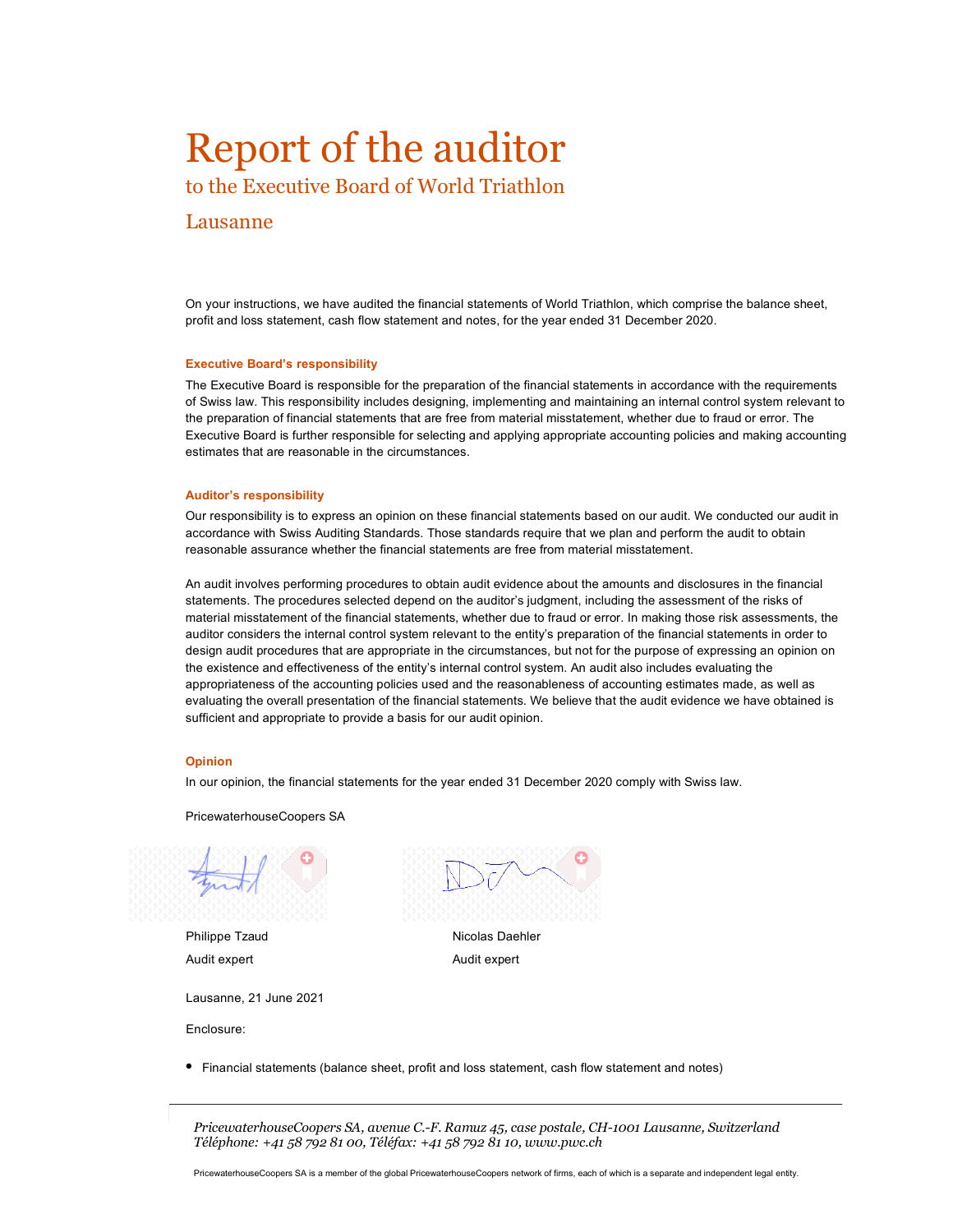

### **Financial Statements**

Company **World Triathlon** Financial year **2020** Closing date **31.12.2020**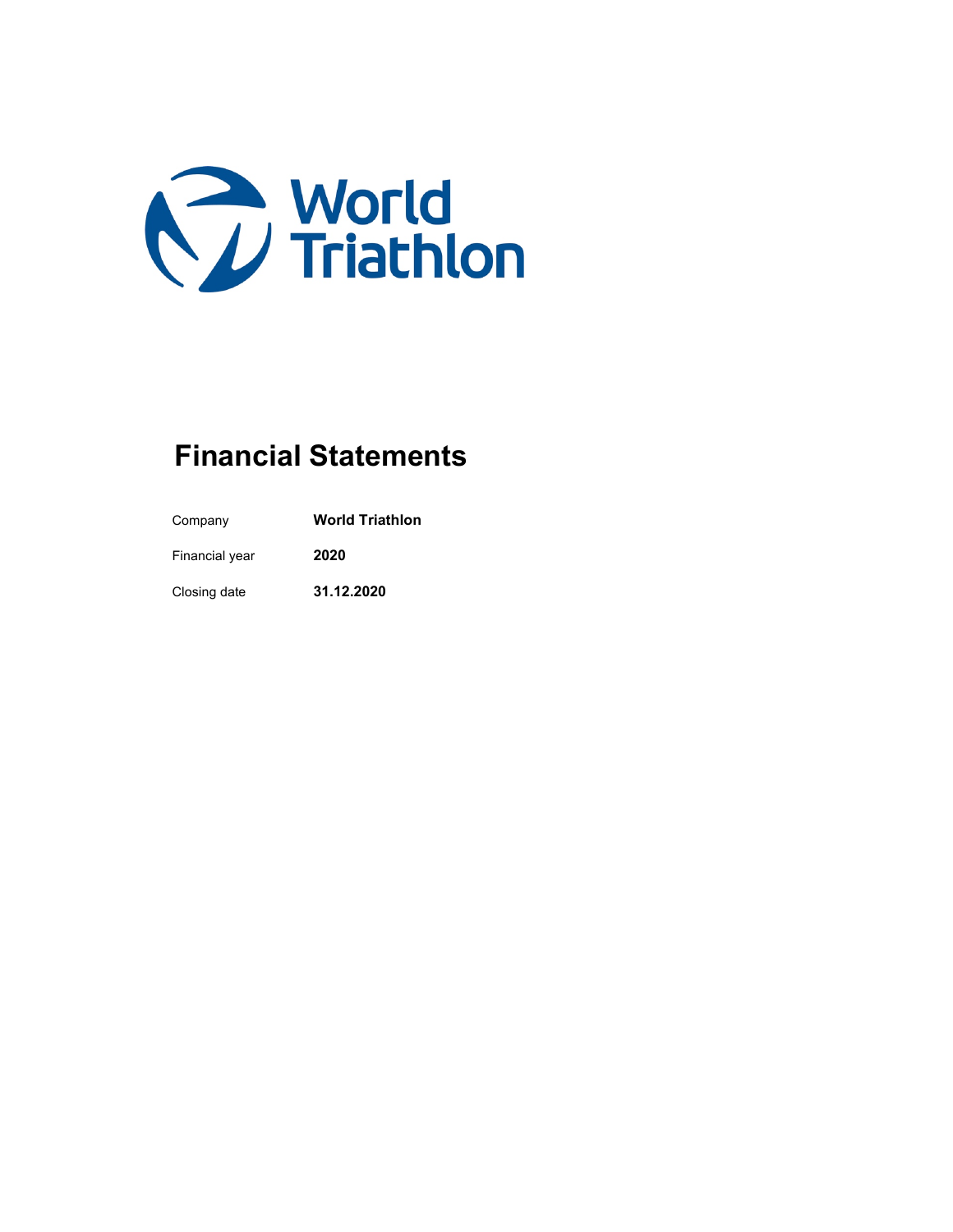**Combined Balance sheet for the year ended 31 December 2020 (in USD)**



| <b>Assets</b>                                     | 2020      | 2019       |
|---------------------------------------------------|-----------|------------|
| <b>Current assets</b>                             |           |            |
| Cash and cash equivalents                         | 2'007'886 | 4'403'408  |
| Short-term investments with a quoted market price | 6'003'323 | 5'373'043  |
| Trade receivables due from third parties          | 386'430   | 311'290    |
| Other current receivables due from third parties  | 2'547     | 2'547      |
| Accrued income and prepaid expenses               | 53'183    | 58'752     |
| Loan Receivable                                   | 31'691    |            |
| <b>Total current assets</b>                       | 8'485'060 | 10'149'040 |
| <b>Non-current assets</b>                         |           |            |
| Investments                                       | 1'690     | 1'690      |
| Property, plant and equipment                     | 183'522   | 197'136    |
| <b>Total non-current assets</b>                   | 185'212   | 198'826    |
| <b>Total assets</b>                               | 8'670'273 | 10'347'866 |

| <b>Liabilities</b>                                  | 2020      | 2019       |
|-----------------------------------------------------|-----------|------------|
| <b>Short-term liabilities</b>                       |           |            |
| Trade payables due from third parties               | 546'183   | 767'381    |
| Other short-term liabilities due from third parties | 119'566   | 195'650    |
| Accrued expenses and deferred income                | 425'180   | 197'876    |
| Short-term provisions                               | 910'298   | 1'130'783  |
| COVID Loan                                          | 495'416   |            |
| <b>Total short-term liabilities</b>                 | 2'496'643 | 2'291'690  |
| <b>Allocated Funds</b>                              |           |            |
| <b>IOC Contribution Fund</b>                        | 1'487'197 | 3'470'113  |
| <b>Total Allocated Funds</b>                        | 1'487'197 | 3'470'113  |
| <b>Unallocated Funds</b>                            |           |            |
| Cumulated surplus of revenue over expenses          | 4'586'064 | 4'466'947  |
| Profit/loss for the year/period                     | 100'369   | 119'117    |
| <b>Total Unallocated Funds</b>                      | 4'686'433 | 4'586'064  |
| <b>Total liabilities</b>                            | 8'670'273 | 10'347'866 |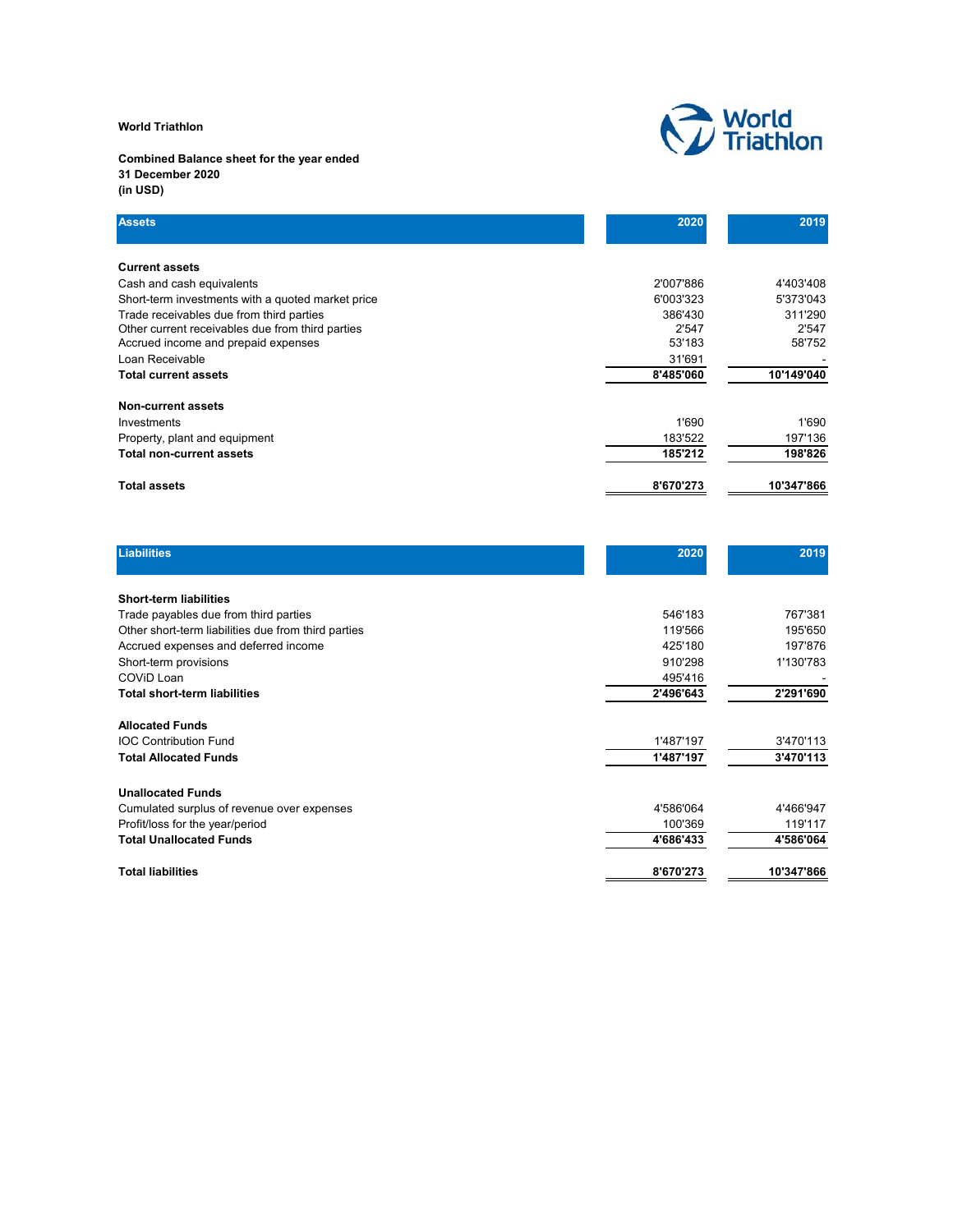#### **Combined Profit and loss statement for the year ended 31 December 2020 (in USD)**



|                                    | 2020         | 2019         |
|------------------------------------|--------------|--------------|
| Revenue                            |              |              |
| Olympic games                      | 1'982'916    | 3'572'256    |
| Sponsorships                       | 665'551      | 1'358'614    |
| Television and event fees          | 141'921      | 2'374'410    |
| Grants and contributions           | 98'596       | 98'182       |
| Prize money received               |              | 460'000      |
| <b>Affiliation fees</b>            | 43'200       | 30'900       |
| Other Income                       | 396'168      | 237'698      |
|                                    | 3'328'351    | 8'132'060    |
| <b>Expenses</b>                    |              |              |
| Administrative expenses            | $-166'042$   | -287'667     |
| Anti-doping related expenses       | $-284'451$   | $-372'671$   |
| Bad debt                           |              | $-206'000$   |
| Committee                          | $-63'573$    | -343'464     |
| <b>Competitions and Events</b>     | -458'289     | $-1'621'084$ |
| Contingency                        | $-184'594$   | $-165'406$   |
| Depreciation of capital assets     | $-16'801$    | $-15'433$    |
| Development                        | -403'317     | -1'150'827   |
| <b>Executive Board</b>             | $-31'337$    | $-264'516$   |
| Legal and Accounting               | $-34'097$    | $-25'204$    |
| Marketing                          | $-155'652$   | $-244'443$   |
| Media and Television               | -390'930     | $-1'121'146$ |
| <b>Olympic Games expenses</b>      |              | -265'360     |
| President's Honorarium             | -210'870     | -208'765     |
| <b>Salaries</b>                    | $-1'745'423$ | $-1'831'491$ |
| Sport Department                   | $-171'999$   | -495'397     |
|                                    | -4'317'376   | $-8'618'877$ |
| Earnings before interest and taxes | -989'025     | -486'817     |
| <b>Extraordinary Income</b>        | 423'844      |              |
| <b>Financial income</b>            | 723'195      | 701'891      |
| <b>Financial expenses</b>          | $-57'646$    | -95'958      |
| Profit/loss for the year           | 100'369      | 119'117      |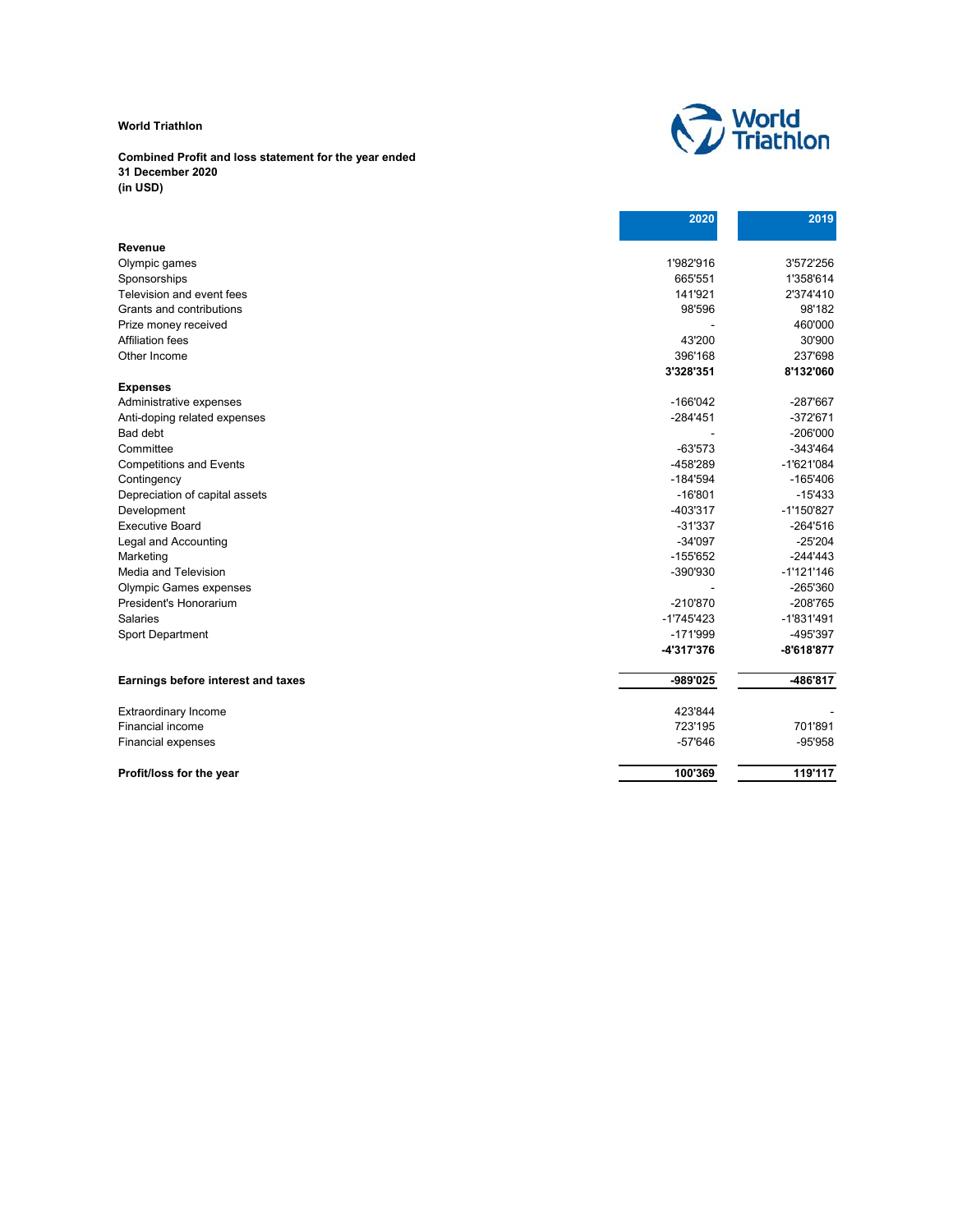

#### **Combined statement of cash flows for the year ended 31 December 2020 (in USD)**

|                                                                            | 2020         | 2019       |
|----------------------------------------------------------------------------|--------------|------------|
| Profit/loss for the year/period                                            | 100'369      | 119'117    |
| Items not involving cash                                                   |              |            |
| Depreciation                                                               | 16'801       | 15'433     |
| Bad debt expense                                                           |              | 206'000    |
|                                                                            | 117'170      | 340'550    |
| Change in non-cash operating working capital                               |              |            |
| Accounts receivable                                                        | $-75'140$    | 187'631    |
| Loans receivable                                                           | $-31'691$    |            |
| Prepaid expenses and deposits                                              | 5'569        | 8'465      |
| Accounts payable and accrued liabilities                                   | $-297'282$   | 167'972    |
| Short-term provisions                                                      | $-220'485$   | 470'829    |
| Deferred revenue                                                           | $-1'755'612$ | -3'457'240 |
| Cash from operating activities                                             | $-2'257'472$ | -2'281'792 |
| Purchase of Fixed assets                                                   | $-3'197$     | $-12'800$  |
| Cash from investing activities                                             | $-3'197$     | $-12'800$  |
| COVID Loan                                                                 | 495'416      |            |
| Cash flow from financing activities                                        | 495'416      |            |
| (Decrease) / increase in cash and cash equivalents                         | -1'765'253   | -2'294'592 |
| Cash and cash equivalents and short term investments with a quoted price - | 9'776'450    | 12'071'043 |
| Beginning of year                                                          |              |            |
| Cash and cash equivalents and short term investments with a quoted price - | 8'011'209    | 9'776'450  |
| End of year                                                                |              |            |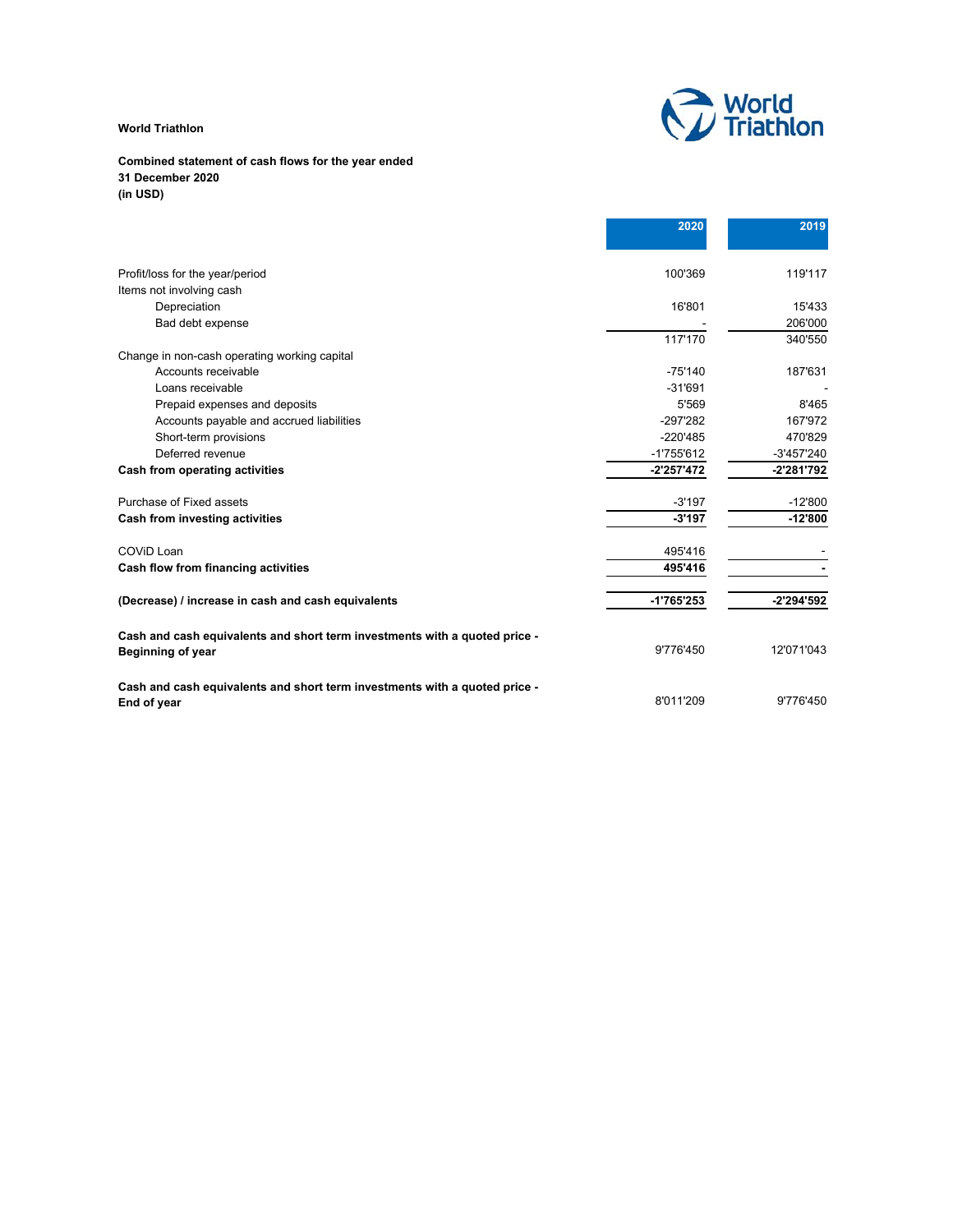#### **Notes to combined Financial Statements for the year ended December 31, 2020 (expressed in USD)**

#### **1 Purpose of the organization**

The Organization's purpose is to develop, promote and generally advance the world-wide sport of Triathlon, Duathlon and its other related multi-sports.

#### **2 Principles of combination**

These combined financial statements have been prepared from the financial statements of World Triathlon and other contractually related entities. All balances and transactions between these entities have been eliminated.

Entities included in the combined financial statements for the year ended 31 December 2019 and 2020 for the organization are summarized as follows :

ITU office of Vancouver

ITU office of Madrid

ITU Headquarters of Lausanne

#### **3 Significant accounting policies**

World Triathlon (the Organization) is a not for profit association governed by the provisions of the Swiss Civil Code. These financial statements have been prepared in accordance with the provisions of commercial accounting as set out in the Swiss Code of Obligations (Art. 957 to 963b CO). The significant accounting policies are summarized below:

#### **3.1 Revenue recognition**

The Organization follows the deferral method of accounting for contributions. Restricted contributions are initially deferred and recognized as revenue when the related expenses are incurred or the restrictions have been met.

Revenue for services provided is recorded when earned and collection is reasonably assured. Sponsorship revenue is recorded in the period the amounts relate to or the sponsorship requirements are met.

The contribution received every four years from the International Olympic Committee (IOC) is based on a formula determined by the IOC for sharing television rights revenue from the Olympic Games. This contribution is unrestricted.

#### **3.2 Cash and cash equivalents and short term investments**

Cash and cash equivalents consist of cash and highly liquid investments with terms to maturity of three months or less at the date of acquisition, such as a money market fund.

#### **3.3 Deferred revenue**

Deferred revenue represents advance receipt of sponsorship revenue, event and affiliation fees. The revenue from event and affiliation fees is recognized in the year in which the event is held or to which the fees relate. Sponsorship revenue is restricted for specific use and is recognized in the year the related expenses are incurred, as required under the agreement. In 2016, the year of the RIO Olympics, it was decided to defer the IOC contribution funds over a 4 year cycle.

#### **3.4 Property, Plant and equipment**

Land and building comprise a strata title in a multi-unit commercial complex. Property, Plant and equipment are recorded at cost. Betterments that extend or enhance the estimated life or service potential of an asset are capitalized. When a capitalized asset no longer contributes to the Organization's ability to provide services, its carrying amount is written down to its residual value.

#### Property , Plant and equipment are amortized on a straight-line basis over the following periods:

| <b>Building</b>               | 30 years |
|-------------------------------|----------|
| <b>Furniture and fixtures</b> | 5 years  |
| Computer and TV equipment     | 3 years  |

#### **3.5 Contributed services**

A number of volunteers contribute a significant amount of time to the Organization each year. The value of certain services donated to the Organization by its members and others is not recognized or disclosed in the financial statements and related notes due to the difficulty of determining the fair value.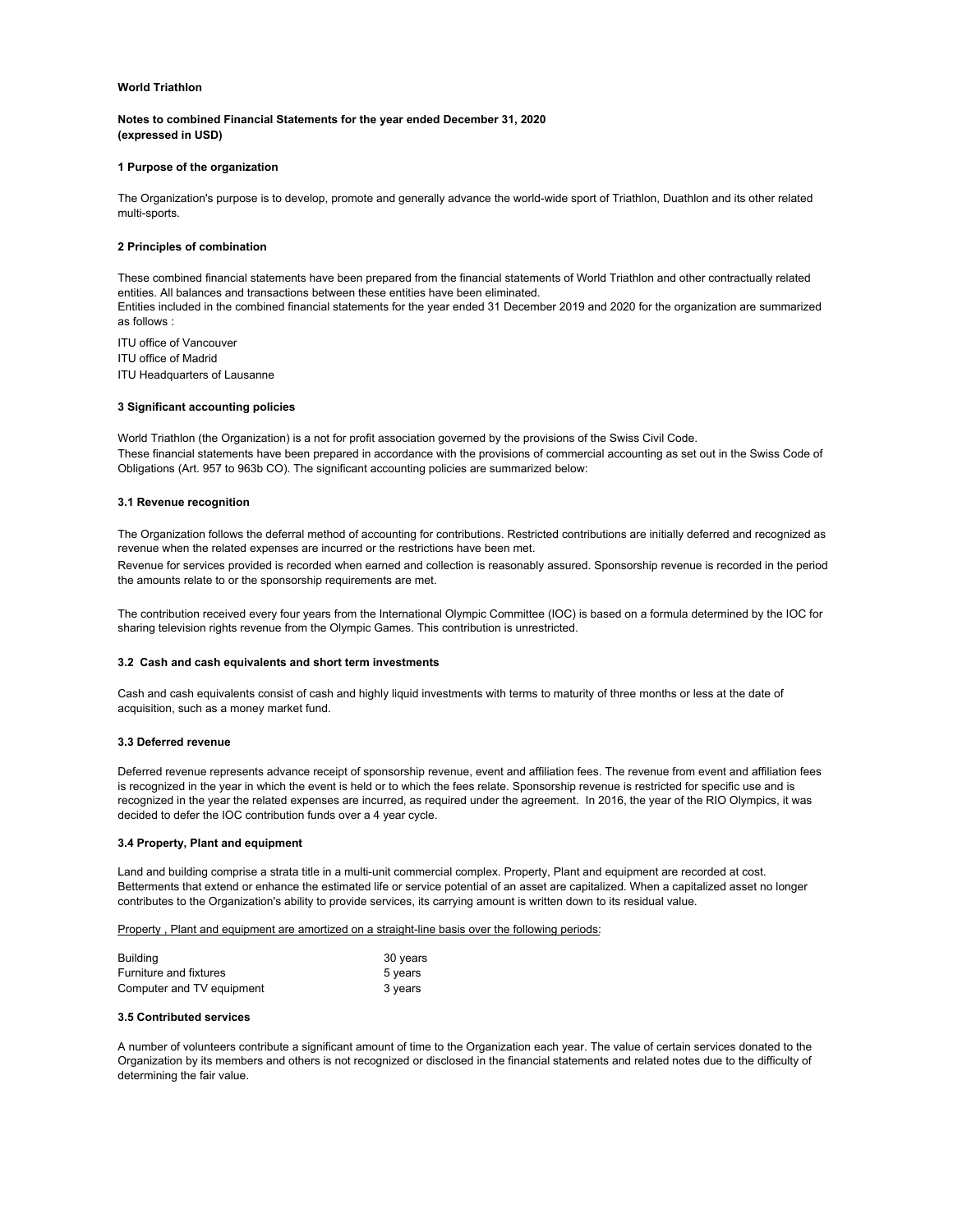#### **Notes to combined Financial Statements for the year ended December 31, 2020 (expressed in USD)**

#### **3.6 Foreign currency**

Monetary assets and liabilities denominated in other than US dollars are translated at the rate in effect at the date of the balance sheet. Transactions in currencies other than US dollars are translated at the rate in effect at the transaction date. Gains and losses resulting from fluctuations in the exchange rate associated with these transactions are recorded in the period they arise. Nonmonetary assets are recorded at the historical rate of exchange in effect at the date of acquisition.

#### **3.7 Use of estimates**

The preparation of combined financial statements requires management to make estimates and assumptions that affect the reported amounts of assets and liabilities and disclosure of contingent assets and liabilities at the date of the financial statements and the reported amounts of revenue and expenses during the reporting period. Significant areas requiring the use of management estimates include valuation of accounts receivable and the determination of the useful lives of capital assets for purposes of amortization. Actual results may ultimately differ from those estimates.

#### **4 Declaration to the fact that the number of full-time equivalents, averaged over the year, did not exceed 10, 50 or 250**

The number of full-time equivalents did not exceed 50 on an annual average basis.

#### **5 Olympic Games and Expenses and Short-term provisions**

In 2019 World Triathlon incurred a total of USD 265K expenses realated to the Olympic Games 2020 (mainly flight tickets and accomodation) and due to unsurety of the recoverability of these expenses, World Triathlon prudently kept these as 2019 expenses. Whilst much of these expenses were recovered, the provision recorded in 2020 for further OG expenses remains and an additional amount has been added to the Contingency for COVID-19 (USD 184,594).

#### **6 Property, Plant and Equipment**

|                        | 2020    |                     |         |            | 2019                |            |
|------------------------|---------|---------------------|---------|------------|---------------------|------------|
|                        | Cost    | <b>Depreciation</b> | Net     | Cost       | <b>Depreciation</b> | <b>Net</b> |
|                        | USD     | USD                 | USD     | <b>USD</b> | <b>USD</b>          | <b>USD</b> |
| Land                   | 140'431 | ۰.                  | 140'431 | 140'431    | -                   | 140'431    |
| <b>Building</b>        | 66'085  | 34'878              | 31'207  | 66'085     | 32'675              | 33'410     |
| Furniture and fixtures | 23'084  | 21'649              | 1'435   | 23'084     | 21'112              | 1'972      |
| Computer equipment     | 130'624 | 120'803             | 9'821   | 127'437    | 107'539             | 19'898     |
| TV equipment           | 69'836  | 69'207              | 627     | 69'836     | 68'410              | 1'426      |
|                        | 430'060 | 246'537             | 183'522 | 426'873    | 229'736             | 197'136    |

#### **7 Allocated Funds - IOC Contribution Fund**

|                          | 2020       | 2019       |  |
|--------------------------|------------|------------|--|
|                          |            |            |  |
| Balance at January 1st   | 3'470'113  | 7'042'369  |  |
| Revenue recognised       | -1'982'916 | -3'572'256 |  |
| Balance at December 31st | 1'487'197  | 3'470'113  |  |

USD 13,500,000 (CHF 13'765'950) was received from the IOC in 2016 related to the 2016 RIO Olympics. In 2017 a third instalment of 1,644,048 USD (CHF 1,602,782) was received.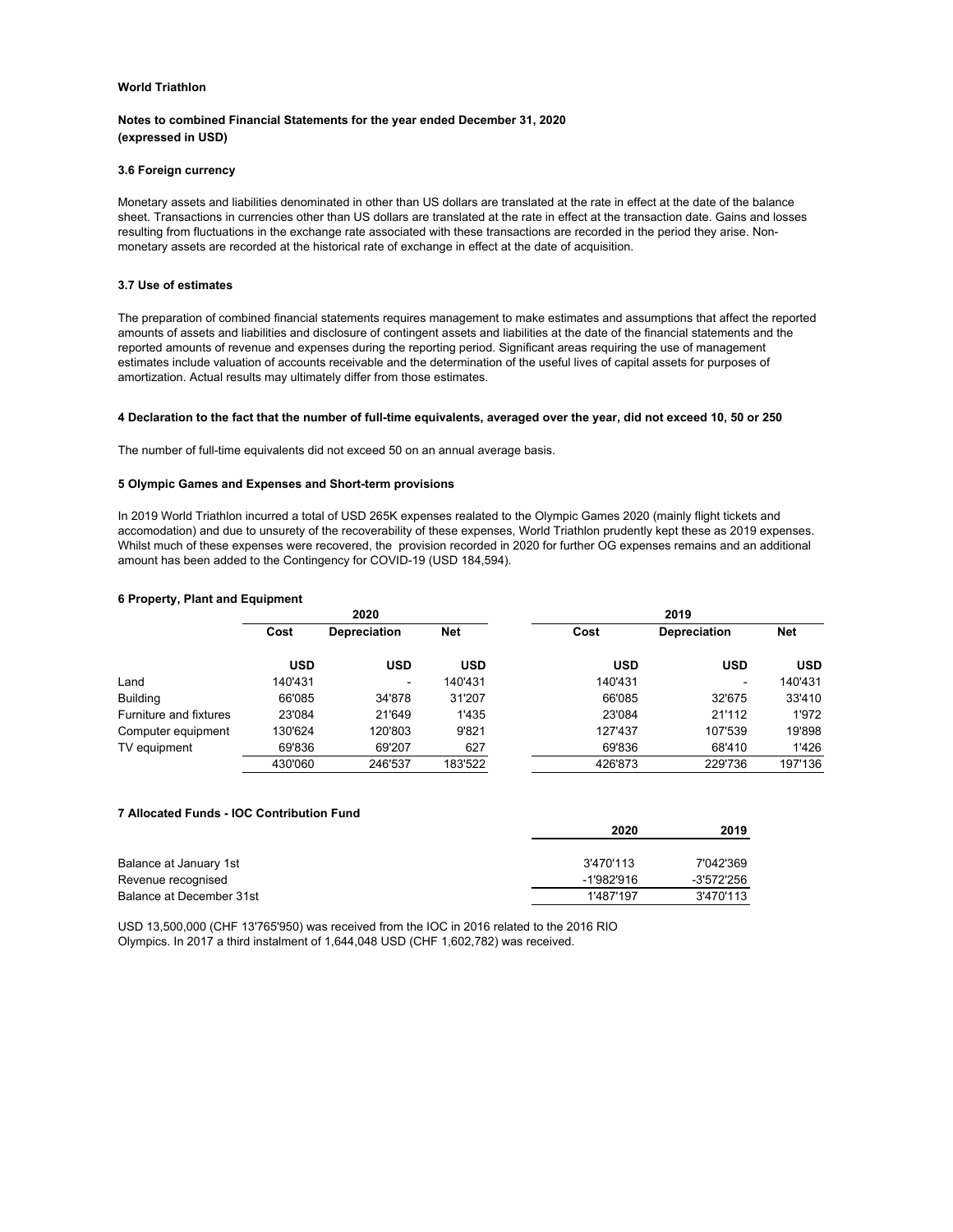#### **Notes to combined Financial Statements for the year ended December 31, 2020 (expressed in USD)**

#### **8 Financial instruments**

#### **Foreign currency risk**

The Organization faces foreign currency risk on its cash and cash equivalents and Other financial assets denominated in currencies other than US dollars. These foreign currency balances are as follows:

|                  | 2020       | 2019       |
|------------------|------------|------------|
|                  | <b>USD</b> | <b>USD</b> |
| Canadian dollars | 25'920     | 9'410      |
| Euros            | 327'879    | 299'775    |
| Swiss francs     | 3'413      | 309'250    |
|                  | 357'212    | 618'435    |

#### **Interest rate risk**

Interest rate risk is the risk that the fair value of future cash flows of a financial instrument will fluctuate because of changes in market interest rates. It arises primarily on interest-bearing financial instruments held in the mutual funds account. The Organization does not use derivative financial instruments to manage the effects of this risk.

#### **Credit risk**

Credit risk is the risk that one party to a financial instrument will cause a financial loss for the other party by failing to discharge an obligation. The Organization is exposed to credit risk in the event of non-performance by counterparties in connection with its accounts receivable.

#### **Liquidity risk**

Liquidity risk is the risk that the Organization cannot meet the demand for cash or fund its obligations as they become due. Management minimizes its exposure to liquidity risk by regularly monitoring cash flows. The Organization is not exposed to significant liquidity risk.

#### **9 Commitments**

#### **Lease payments - Lausanne**

The Organizationis committeed to making minimum annual rentalpayments for their leased premisein Lausanne, Switzerland. The lease payments are as follows:

|                           | 2020   | 2019       |
|---------------------------|--------|------------|
|                           | USD    | <b>USD</b> |
| Lease payments - Lausanne | 40'270 | 38'169     |

Commitments are in Swiss Francs, however, the table presents the commitments in US dollars equivlaents at the December 31, 2020 yearend date. \*MSI provided rent abatement the month of May for the office protion of the monthly lease.

#### **Agreement with World Triathlon Corporation**

In 2020 the ongoing agreement with World Triathlon Corporation came to an end. The World Triathlon Corporation acquired the agreement from Lagardere Unlimited in April 2016. According to the agreement a minimum of seven events should comprise the ITU Triathlon World Series (WTS), under the governance of the Organization. Under the terms of the agreement, World Triathlon Corporation had the right and the obligation to organise a maximum of five WTS events as well as to manage the marketing of certain WTS international contractual TV rights.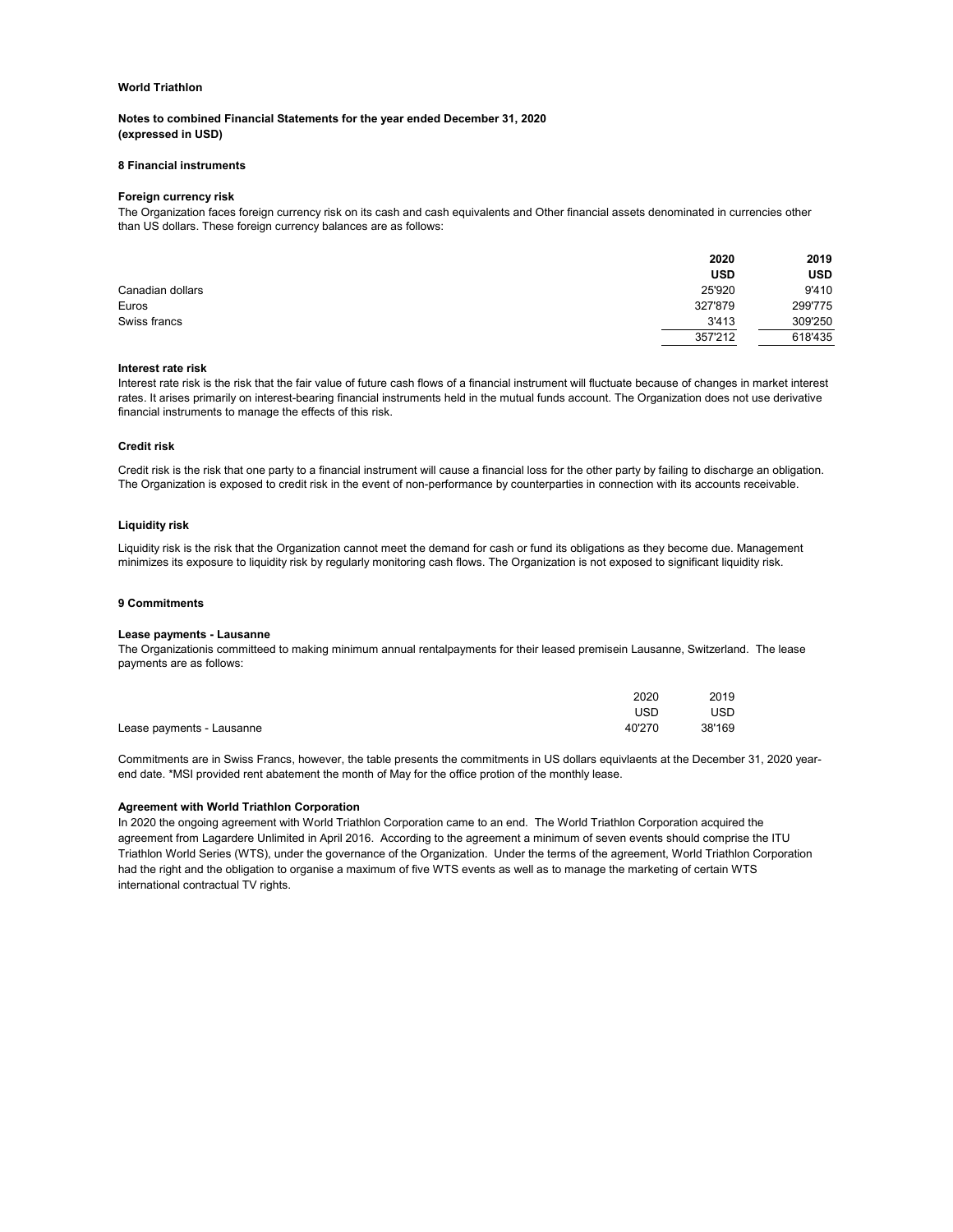**Notes to combined Financial Statements for the year ended December 31, 2020 (expressed in USD)**

#### **10 Conversion rate**

The following exchange rates have been used in order to convert the combined financial statements from USD to CHF : 2020: 0.8927 2019: 0.9712

#### **11 Risk Assessment**

The Executive Board has periodically carried our reasonable risk assessments and introduced any resulting measures in order to guarantee that the risk of material misstatement in the accounts can be classified as low.

#### **12 Deviations from the principle of consistency in presentation**

Certain prior year balances have been reclassified in order to conform with the presentation of the current year. In accordance with Swiss Code of Obligations finanical income and expenses have been presented separately from the opeartional result.

#### **13 Impact of the pandemic situation**

In 2020, due to the ongoing coronovirus pandemic around the globe, World Triathlon took the decision to postpone all international competitions until the end of June 30, 2020. In reality Events were postponed to end of October 2020. This postponement, along with the postponement of the Tokyo Olymic Games impacted the federation's business to a great extent. The actual financial impact will depend on the continually evolving situation and ultimate duration of the coronavirus pandemic into 2021 and remains difficult to predict. Nevertheless, the Board continues to believe that there is no material uncertainty that may cast doubt upon the federation's ability to continue as a going concern. The EB continues to follow the situation closely, reviewing on a regular basis and World Triathlon remains focused on delivering as many Triathlon Events when possible to do so.

#### **14 Extraordinary Income**

14.1 The pending situation with the Stockholm WTS agreement has been resolved and the amount allocated in Short Term Provisions (\$272,645 USD) exceeded the final amount payable (\$162,533 USD) by World Triathlon. Therefore, the excess Provision has been reclassified as Extraordinary Income for 2020.

14.2 Due to the COViD 19 pandemic, the 2020 Paris Congress was cancelled and a virtual congress was held in it's place. An amount of \$250,000 USD had been allocated to Short Term provisions for potential overages to the Paris Congress which were no longer necessary so have been re-allocated to Extraordinary Income.

14.3 The liability refered to as Unpresented Cheques, which related to cheques that are stale dated for 10 or more years has been reclassified as Extraordinary Income and removed from the Balance Sheet.

#### **15 Release of Hidden Reserves**

15.1 Short Term provisions, allocated in prior years released in 2020 per following chart.

| <b>Detail</b>                  | 31.12.2019 | 31.12.2020 | Variance   |
|--------------------------------|------------|------------|------------|
| 2020 OG                        | 150'000    | 154'695    | 4'695      |
| Marketing/branding             | 303'064    | 222'275    | $-80'789$  |
| Paris Congress                 | 250'000    |            | $-250'000$ |
| <b>COVID Contingency</b>       | 165'406    | 350'000    | 184'594    |
| Development mentorship program | 60'000     | 20'795     | $-39'205$  |
|                                | 928'470    | 747'765    | $-180'705$ |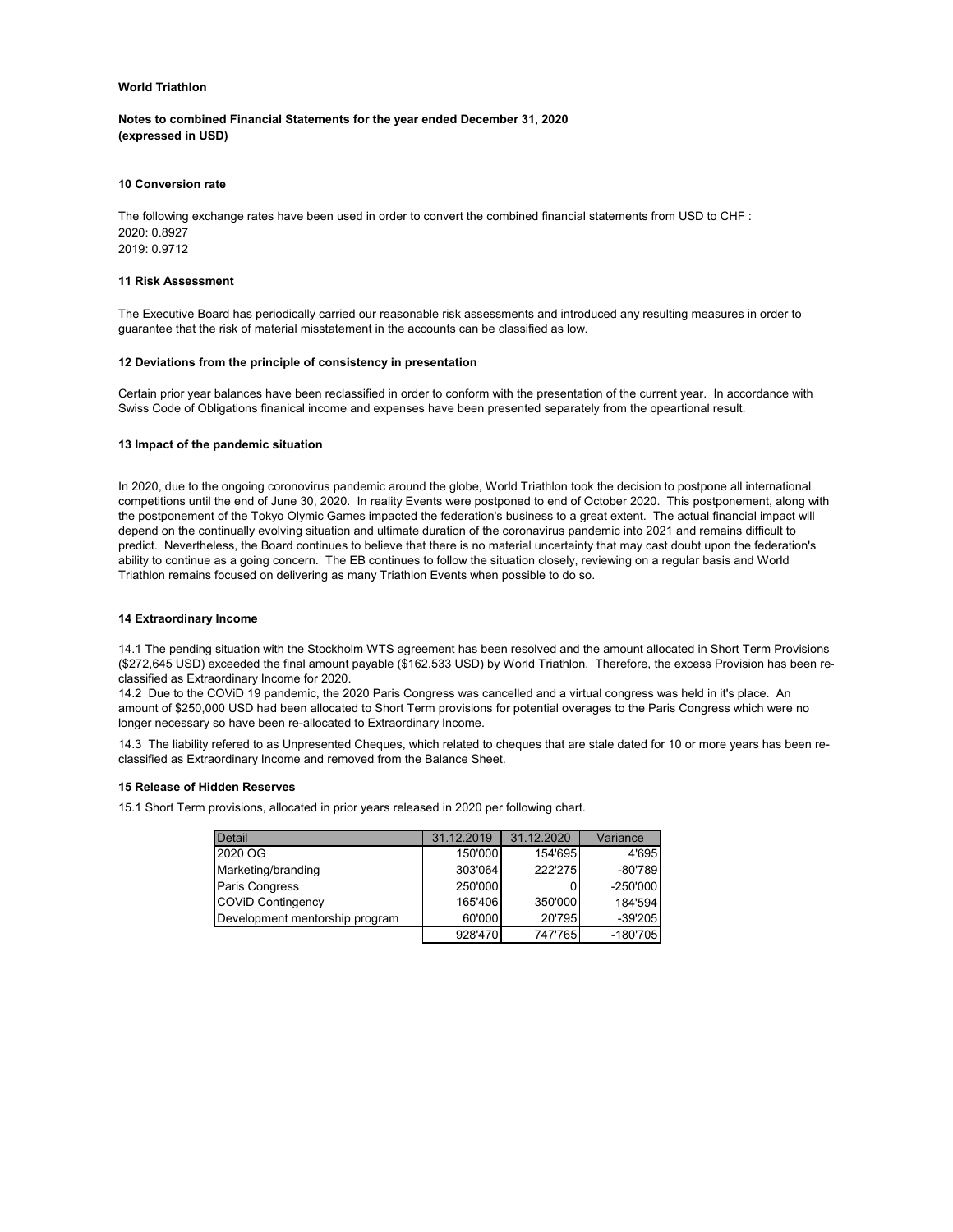

#### **Combined Balance sheet for the year ended 31 December 2020 (in CHF)**

| <b>Assets</b>                                     | 2020      | 2019       |
|---------------------------------------------------|-----------|------------|
|                                                   |           |            |
| <b>Current assets</b>                             |           |            |
| Cash and cash equivalents                         | 1'792'400 | 4'276'589  |
| Short-term investments with a quoted market price | 5'359'046 | 5'218'299  |
| Trade receivables due from third parties          | 344'958   | 302'325    |
| Other current receivables due from third parties  | 2'274     | 2'474      |
| Accrued income and prepaid expenses               | 47'475    | 57'060     |
| Loan Receivable                                   | 28'290    |            |
| <b>Total current assets</b>                       | 7'574'443 | 9'856'746  |
| Non-current assets                                |           |            |
| Investments                                       | 1'509     | 1'642      |
| Property, plant and equipment                     | 163'826   | 191'459    |
| <b>Total non-current assets</b>                   | 165'335   | 193'100    |
| <b>Total assets</b>                               | 7'739'779 | 10'049'847 |

| <b>Liabilities</b>                                  | 2020      | 2019       |
|-----------------------------------------------------|-----------|------------|
| <b>Short-term liabilities</b>                       |           |            |
| Trade payables due from third parties               | 487'567   | 745'281    |
| Other short-term liabilities due from third parties | 106'734   | 190'015    |
| Accrued expenses and deferred income                | 379'549   | 192'177    |
| Short-term provisions                               | 812'605   | 1'098'216  |
| COVID Loan                                          | 442'248   |            |
| <b>Total short-term liabilities</b>                 | 2'228'703 | 2'225'689  |
| <b>Allocated Funds</b>                              |           |            |
| <b>IOC Contribution Fund</b>                        | 1'327'591 | 3'370'174  |
| <b>Total Allocated Funds</b>                        | 1'327'591 | 3'370'174  |
| <b>Unallocated Funds</b>                            |           |            |
| Cumulated surplus of revenue over expenses          | 3'229'075 | 3'113'388  |
| Profit/loss for the year/period                     | 89'598    | 115'687    |
| Translation adjustment                              | 864'812   | 1'224'910  |
| <b>Total unallocated funds</b>                      | 4'183'486 | 4'453'985  |
| <b>Total liabilities</b>                            | 7'739'779 | 10'049'847 |